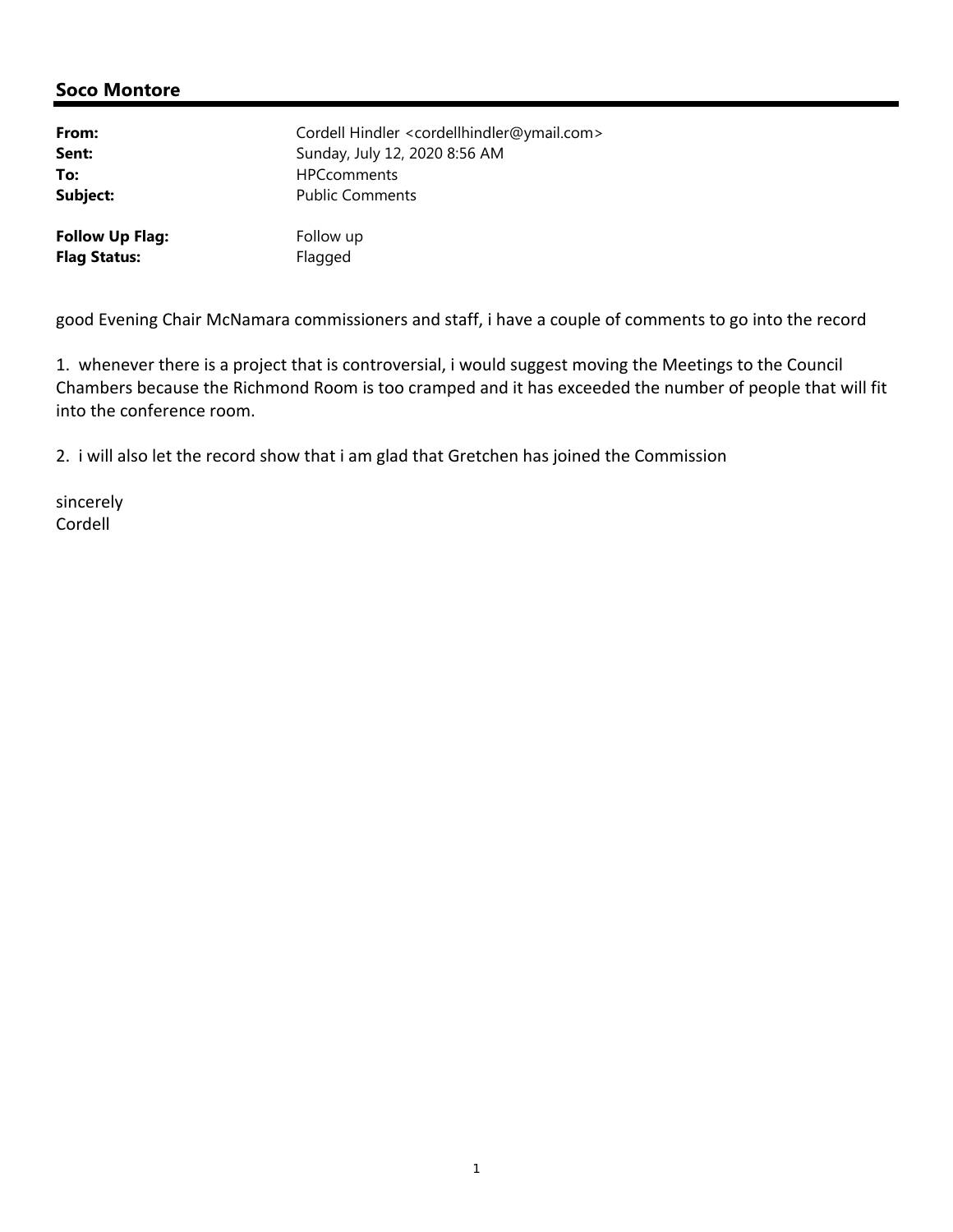| From:                  | chris atwood <chrisratwood@gmail.com></chrisratwood@gmail.com>               |
|------------------------|------------------------------------------------------------------------------|
| Sent:                  | Sunday, July 12, 2020 2:08 PM                                                |
| To:                    | <b>HPCcomments</b>                                                           |
| Subject:               | public comments – agenda item # 1 Point Molate Mixed Use Development Project |
| <b>Follow Up Flag:</b> | Follow up                                                                    |
| <b>Flag Status:</b>    | Flagged                                                                      |

Point Molate is the last open headland in the East Bay, and once the bulldozers hit it, we won't get it back. Instead it will become another shoreline development, for people not connected to Richmond who are willing to live next door to a refinery in exchange for a view of Marin. It will do nothing to lower rents or relieve the housing shortage in Richmond, and will add to traffic on the already congested Richmond/San Rafael Bidge. Let's preserve the hillsides and bluffs at Point Molate as a public park, run by the East Bay Regional Park District, for the benefit of the Richmond community, a gift to our children and our children's children. Please do not develop point molate into housing. Instead preserve it as a regional park. I am a professional photographer and photograph the many Osprey nests in Point Molate often. It would be a shame if they were to be destroyed. Thank you for your time. -Chris Atwood -5306 Panama Ave.

Richmond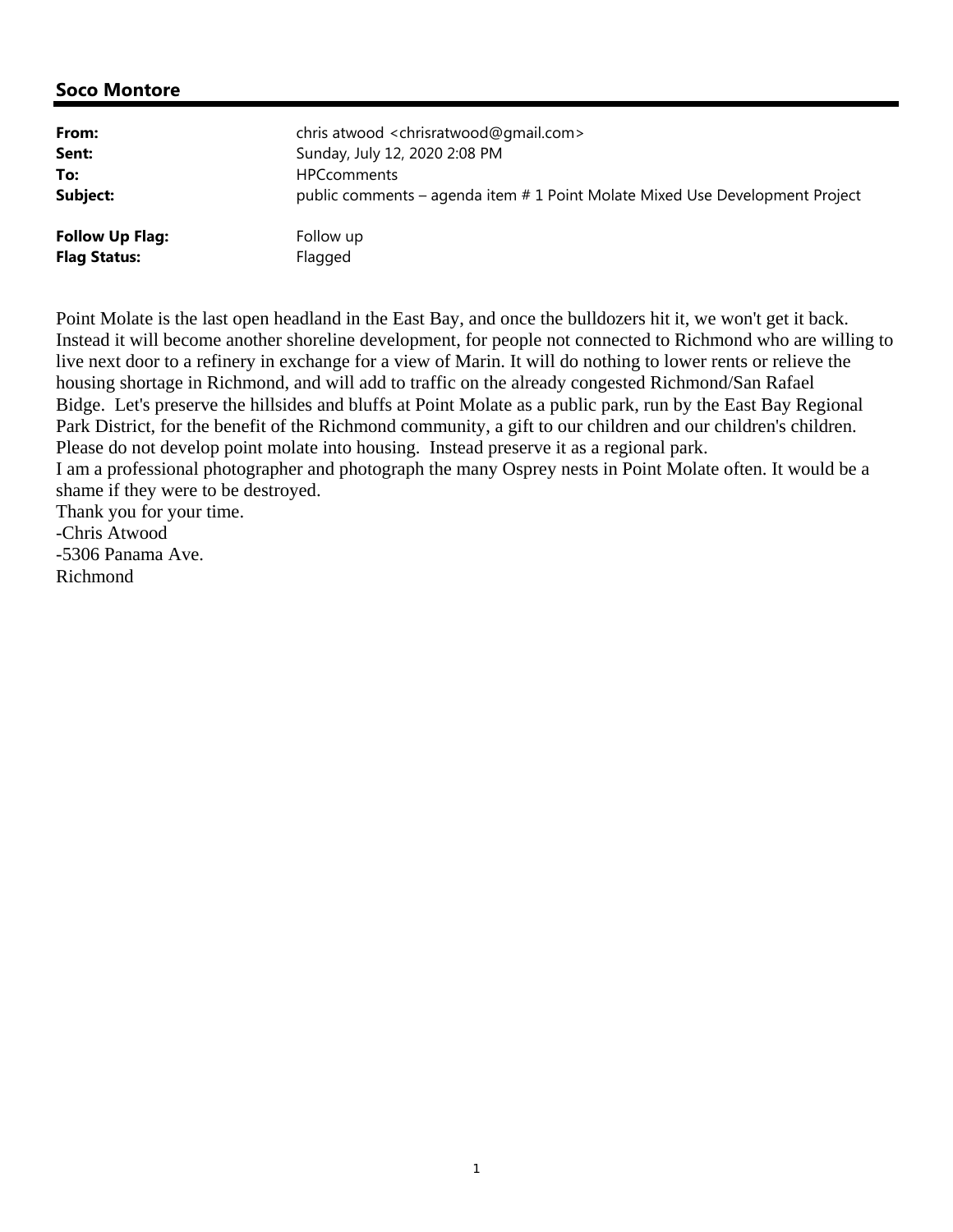| From:                  | David Sanders < dsanders160@yahoo.com> |
|------------------------|----------------------------------------|
| Sent:                  | Monday, July 13, 2020 10:22 AM         |
| To:                    | <b>HPCcomments</b>                     |
| Subject:               | Comments on Pt. Molate Development     |
| <b>Follow Up Flag:</b> | Follow up                              |
| <b>Flag Status:</b>    | Flagged                                |

Richmond is in trouble and needs more tax revenue. We should not put housing there, due to the expenses of building infrastructure to support them. Instead, we might want to put some businesses there, situated back away from the immediate shoreline. There could be new businesses such as breweries, distilleries, information technology companies. There must be some options available which would bring jobs and tax revenue to the city, and still provide the bulk of the land for parks and green space. Marin has been very good at doing this.

Thanks

David Sanders 159 Shoreline Ct Richmond CA 94804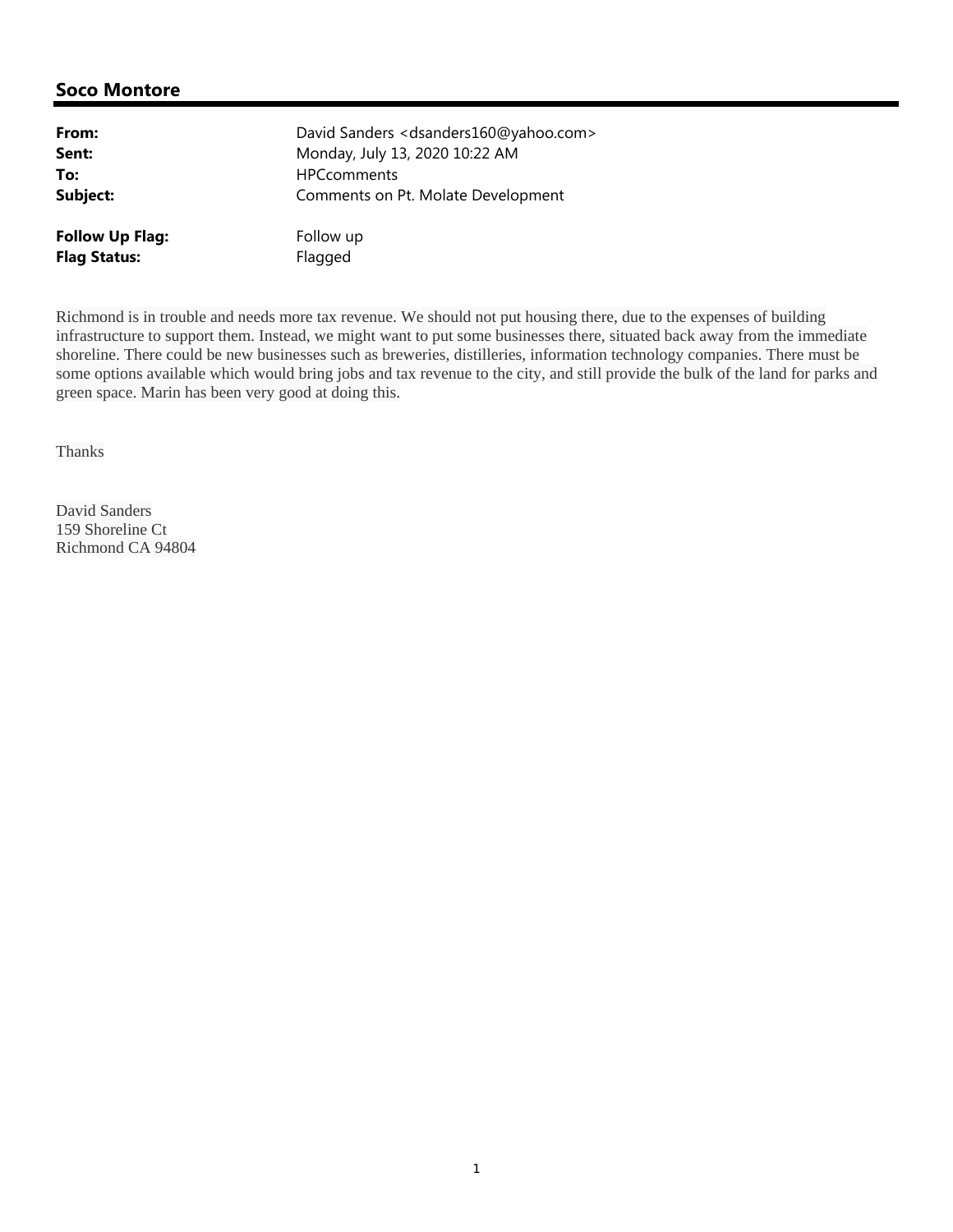| From:                  | Joan Bonnar <jbonnar1@comcast.net></jbonnar1@comcast.net> |
|------------------------|-----------------------------------------------------------|
| Sent:                  | Saturday, July 11, 2020 7:14 PM                           |
| To:                    | <b>HPCcomments</b>                                        |
| Subject:               | Project No: PLN20-057                                     |
| <b>Follow Up Flag:</b> | Follow up                                                 |
| <b>Flag Status:</b>    | Flagged                                                   |

Hello, I am one resident who loves Pt. Molate as an open space! It is so near to all of us. And so dear to all of us. Please do not allow development that is so exclusive that the rental and housing prices leave most of us out. And it ruins this beautiful place. We have so few of them that are so accessible. Please vote to halt this new development. Thank you. Joan Bonnar. El Cerrito.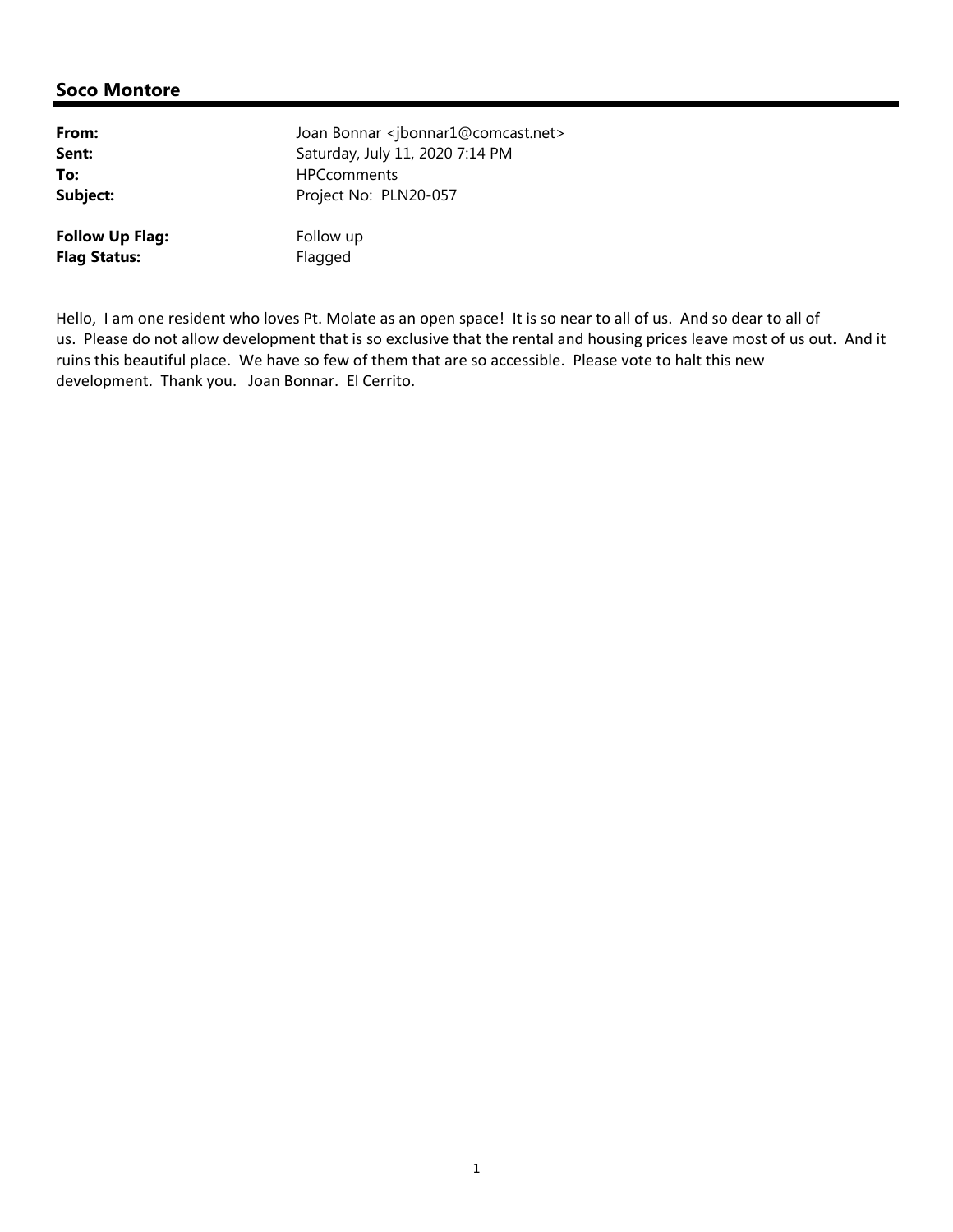| From:    | Lisa Park                                     |
|----------|-----------------------------------------------|
| To:      | <b>HPCcomments</b>                            |
| Subject: | Public comments: Agenda Item #1 July 14, 2020 |
| Date:    | Tuesday, July 14, 2020 2:07:14 PM             |

To the Richmond Historic Preservation Commissioners:

Regarding the proposed SunCal project within the Winehaven Historic District:

I believe the Commission should make a recommendation to the City Council only after it is informed by findings of impacts, mitigations, and a environmentally superior project from a Final and certified Environmental Impact Report.

The City of Richmond, with funding from the affiliated development companies, is requesting a recommendation from the Historic Preservation Commission that supports SunCal's Mixed-Use/Modified Project proposal before the Draft Environmental Impact Report (EIR) has been released to the Commission and the public. One of the purposes of the EIR is to describe impacts to land use and planning and describe an overall environmentally-superior alternative for this site.

The City is rushing the Commission with deadlines that are political and unfairly privilege the interests of SunCal and affiliates over the public interest. The deadlines can be changed to allow for completion of, requests for and review of documents and discussions of important issues.

The deadlines are driven by the Pt. Molate settlement agreement, an agreement that is being litigated because Pt. Molate land use decisions decided by the settlement decisions that are required to be done through a public process — were decided in a Council closed session.

It is clear the Suncal project proposal is being rushed because the project is the Mayor's/SunCal's and affiliates' preference and in their interest to ram it as far through the review process as the court will allow before the Federal Court Judge rules on the City's Brown Act violation and before the City Council changes in November.

I also ask the Commission to make an alternative project recommendation that incorporates the comments from the public and your work analyzing the proposed project for one that is more in keeping with the environmentally-superior project in the EIR, the Community Plan, which concentrates housing and other development in the north watershed's Winehaven Historic District and is consistent with city plans, including the General Plan, that guide the development of the site.

Thank you,

Lisa Park 5626 Bayview Avenue Richmond, CA 94804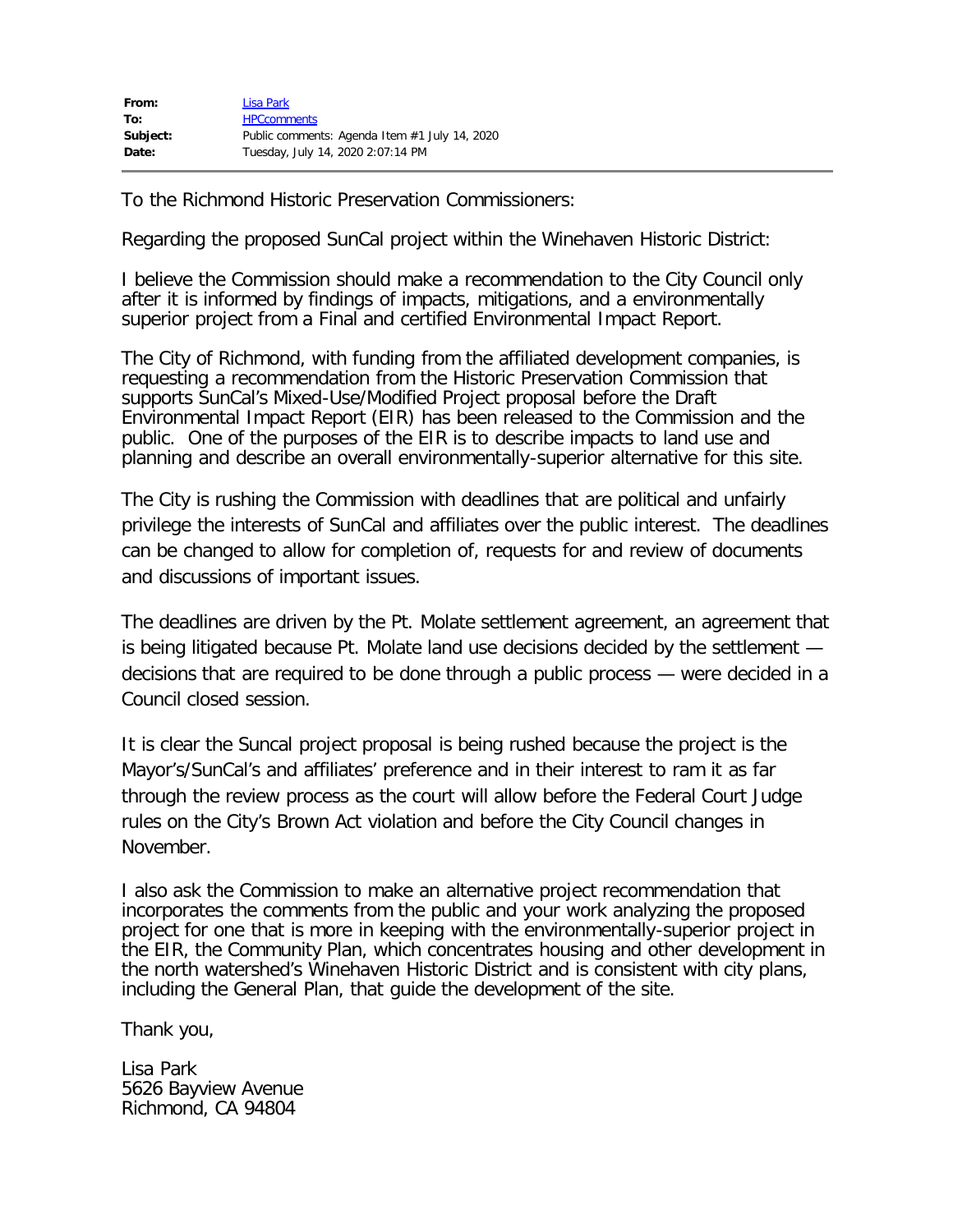| From:                  | Roni Bhere <ronibhere@yahoo.com></ronibhere@yahoo.com> |
|------------------------|--------------------------------------------------------|
| Sent:                  | Sunday, July 12, 2020 12:43 PM                         |
| To:                    | Soco Montore                                           |
| Subject:               | Pt. Molate - Save the open space!                      |
| <b>Follow Up Flag:</b> | Follow up                                              |
| <b>Flag Status:</b>    | Flagged                                                |

Decision Makers‐

Represent the me and the other people of Richmond, CCC, the Bay Area, CA, and the Earth. Preserve the open space of PT. Molate; do not allow this precious area to be developed. Save Pt. Molate ‐ Open Soace for all. Thank you,

Roni Bramwell

Richmond, CA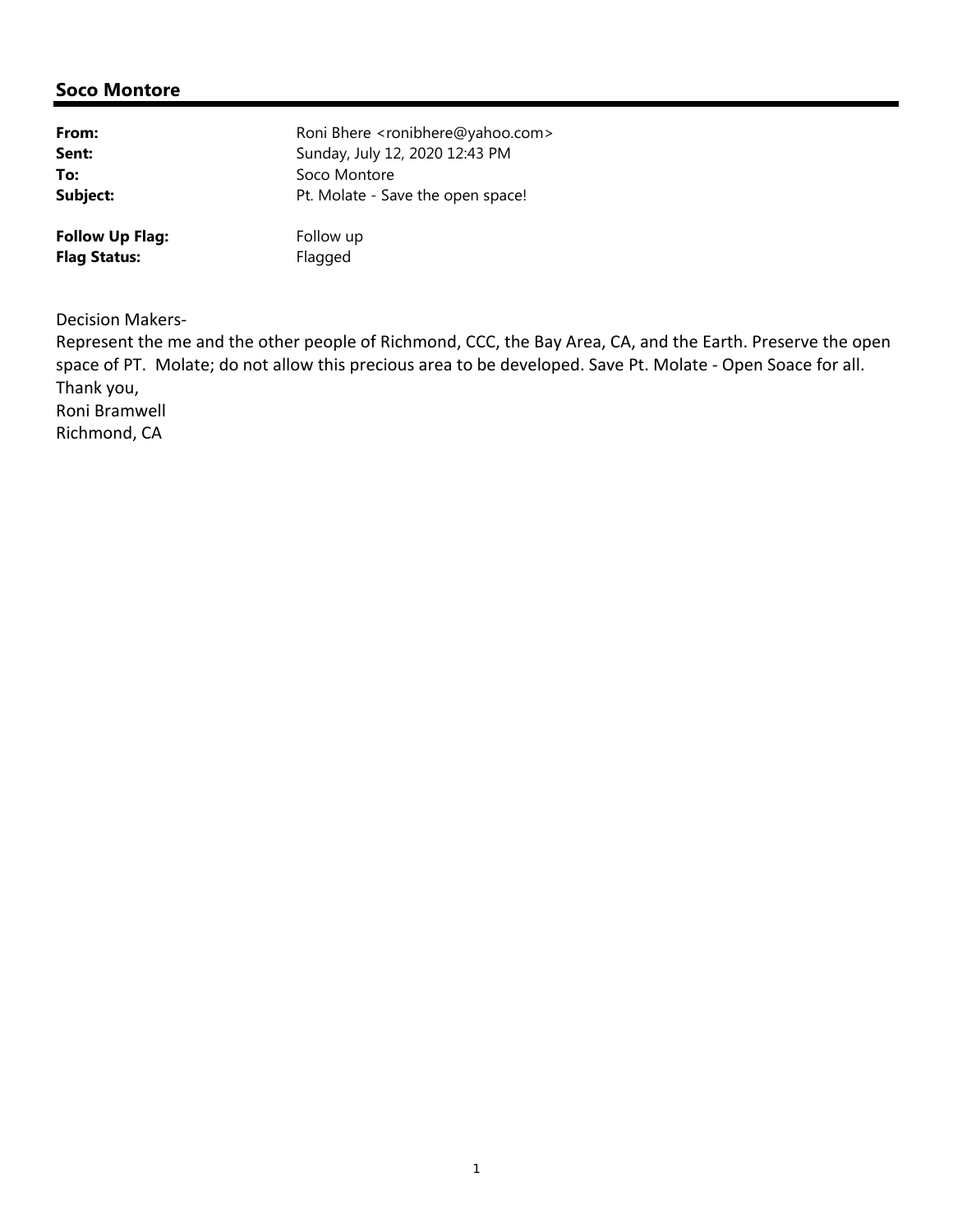| From:    | <b>Sally Tobin</b>                |
|----------|-----------------------------------|
| To:      | <b>HPCcomments</b>                |
| $Cc$ :   | Lina Velasco; Roberta Feliciano   |
| Subject: | Public Comments - Agenda item # 1 |
| Date:    | Tuesday, July 14, 2020 2:48:47 PM |
|          |                                   |

Dear Ms. Velasco and Ms. Feliciano, I would appreciate it very much if you would forward the letter below to the members of the City of Richmond Historic Preservation Commission. Thank you, Sally Tobin

#### **Sally Tobin 742 Lobos Avenue Richmond, CA 94801**

July 14, 2020

Re: Point Molate Mixed-Use Development Project (PLN20-057)

Dear Members of the Historic Preservation Commission (HPC):

I appreciate all your hard work, and thank you for the opportunity to comment on issues related to the use of Point Molate for the benefit of the City of Richmond and its residents.

The Staff Report summarizes a number of subjects and requests your approval to go ahead. This seems premature:

1. Lack of Access to DSEIR Responses and Comments

A key piece of information is missing. The community's comments on the DSEIR have not yet been released. When the DRB asked for the DSEIR comments, Ms. Velasco estimated that they would be posted before the end of June. It is now halfway through July. To the best of my knowledge, this critical community input has not yet been posted. This prevents you from being able to draw on broad (as well as detailed) community comments and perspectives as you decide the fate of Point Molate and the Winehaven Historic District. Richmond residents are both intelligent and creative. To make recommendations without their input is not an example of good government, and I am disturbed that the HPC is being asked to move ahead. That said, Community Development resources are probably becoming strained to the breaking point. While I sympathize with their situation, the long-term use of Point Molate for the recreation and enjoyment of the residents of Richmond must come first.

The importance of the DSEIR is admitted in the Staff Report, on pages 119 and 127 of the pdf.

2. Deadlines

There seems to be a great deal of emphasis on deadlines. It is my impression that this emphasis is responsible for pressure on the Community Development Department. However, the ERN has been extended three times, and the other deadline is in litigation (due to alleged violation of the Brown Act by the City) and therefore may not apply at all. I believe it is fair to characterize the deadlines as political, rather than legal. Point Molate and the Winehaven Historic District are important. Let's take the time to do this well .

3. Proposed Changes to the General Plan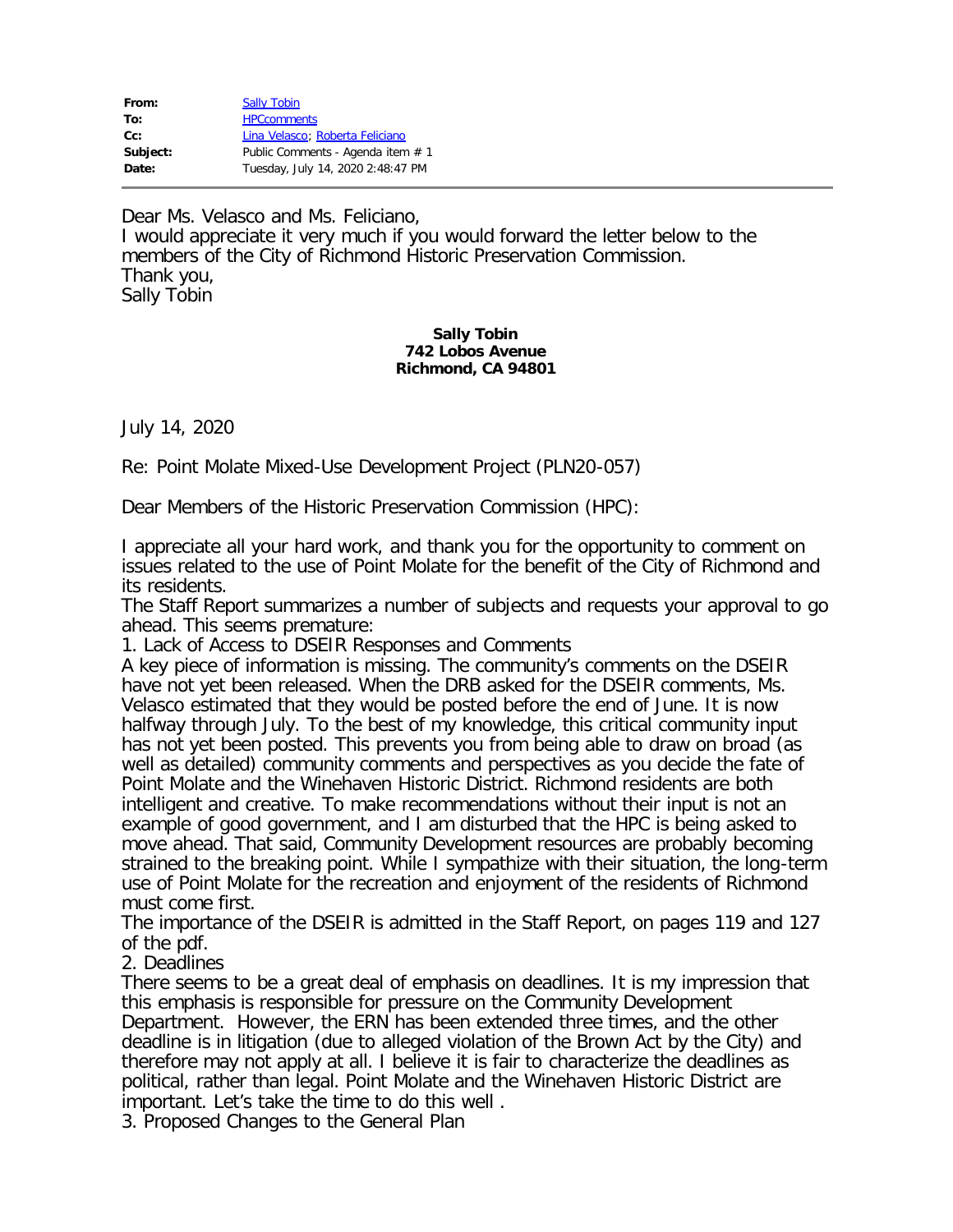Dedicated Richmond residents worked on the General Plan for three years, and it truly reflects community values. The General Plan was widely recognized for its innovative incorporation of a section on Wellness, with an emphasis on parks and recreation. The Staff Report would have you dismiss the significance of the proposed changes to the General Plan as "building height" and "text edits." First, in past meetings, I have heard that the justification for the proposed adjustments in building height are due to the existence of historic structures that are taller. If so, why not just make an exception for the existing historic buildings, rather than set a precedent by changing the General Plan? Or show a map of proposed building heights with those exceeding the General Plan limitations highlighted so that the public can evaluate the proposal. Second, use of the term "text edits" to describe the proposed General Plan changes is misleading. Such "text edits" remove key environmental protections for woodlands and riparian streams and ephemeral drainages by allowing them to be "managed" instead of the current standard of "remain undisturbed." Instead of choosing building sites with care for the natural topography, such a change releases a developer to place structures across streams, to use culverts instead of open drainage with native plants, and to destabilize hillsides so that silt can damage eelgrass beds. This change also would make it easier to remove trees. In this era of climate change, environmental damage should be avoided, not enhanced City-wide for the convenience of a developer. 4. Reduction in Size of Winehaven Historic District

At the last HPC meeting, Ms. Velasco stated that the City's application to the National Trust to reduce the size of the historic district (from 71 acres to 27 acres) had been withdrawn. Apparently this application was motivated by a wish to exclude noncontributing structures from the Historic District? But given that the district will stay at 71 acres, how will the nonconforming structures (all from the Navy era, I think) be slated for demolition? Has another application been submitted? What is the process and the current timeline? If a new application has been submitted, it would be helpful for a copy to be included in the minutes and in the Staff Report. 5. Landscape as Habitat

At some time in the distant past, eucalyptus trees were planted along Stenmark Drive north of the cottages. Though these trees are non-native, they have reached maturity, and this section of Stenmark is now very beautiful. In addition, they provide habitat for birds, butterflies, and bats. Viewing Point Molate from the water, one of the most attractive features are its trees. Can you provide some measure of protection for existing trees in the Historic District? Between the proposed grading and the proposed removal of 200 trees, Point Molate may end up looking like bare earth.

## 6. Stenmark Drive

Stenmark Drive is conceptualized as a quiet country road through a charming village. But overdevelopment of the site may interfere. For example, drivers will go past looming Drum Lot buildings on their way to the Historic District. Plus with the proposed removal of mature trees, the natural canopy will disappear. And in addition, the City recently approved industrial storage at Terminal 4, even though it is zoned for parkland. This will send tractor-trailer rigs up and down Stenmark Drive, adding to potentially damaging vibration and traffic while eroding any charm. Stenmark Drive needs all the help it can get!

### 7. Trailhead Design

Usually, amenities in planned developments are designed for the use of the residents. But in this case, with 70% open space allocated to the public, the challenge to the designers is to welcome the public into the open space. With the recent documentation of 911 calls being made regarding black people in public areas (now called CAREN calls), it is very important to avoid requiring hikers to drive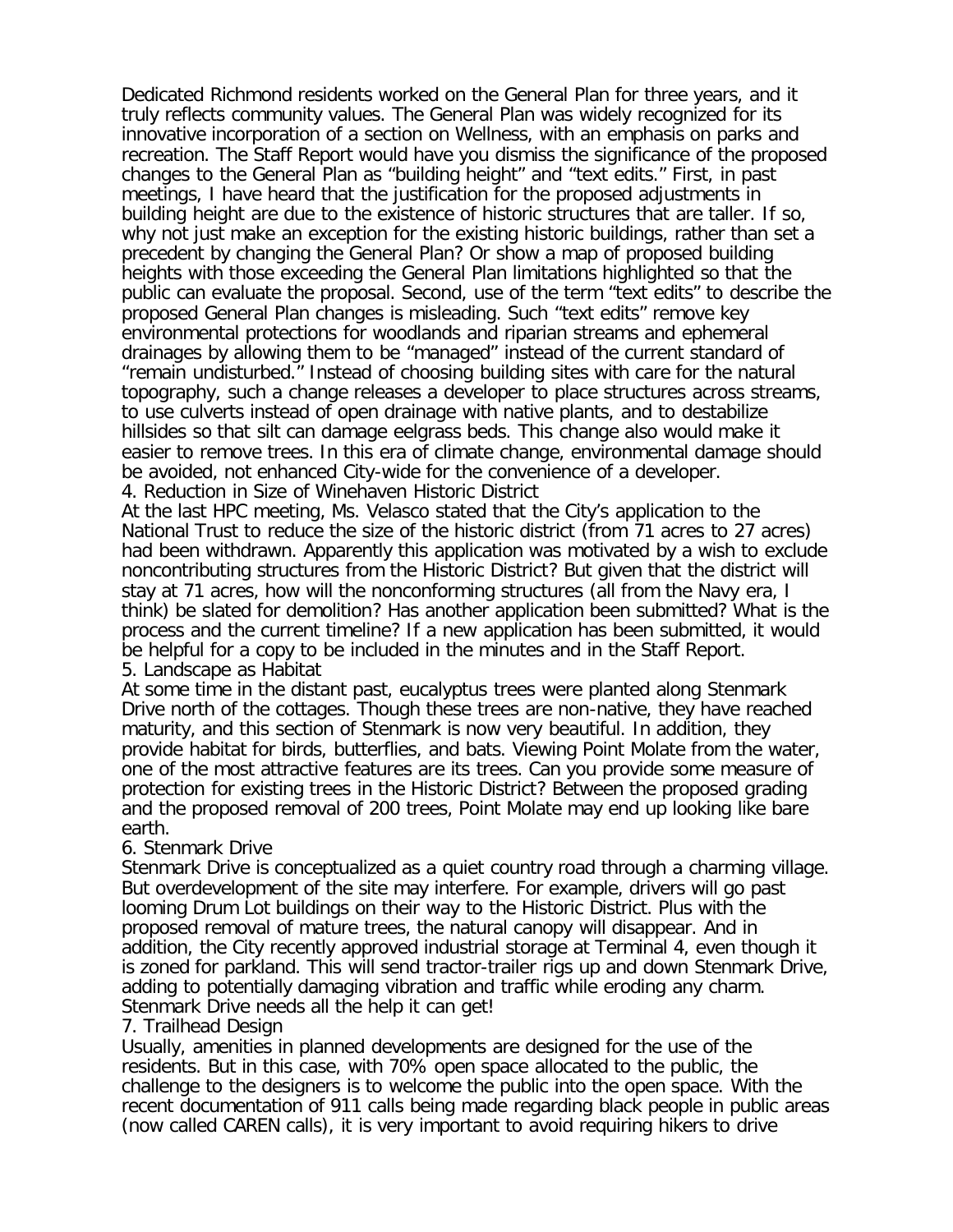through and park in neighborhoods in order to take public trails. On pages 47 and 104 of the pdf, two trails still seem to emerge from neighborhoods. Please see what you can do to provide dedicated trailhead parking off of Stenmark Drive. 8. A Ranger Station

On page 22, a fire and police substation is described. According to the description, this is to be operated by the City. However, it is possible that the large residential project outside the Winehaven Historic District will not be built. In that event, perhaps the number of residents and visitors may not justify the expense of a formal substation. I would suggest using flexible language so that the structure could be used as a classic Ranger Station, with a Ranger(s) available to guide visitors and perhaps to administer first aid. It could also house educational programs and exhibits. Of course, this would need future coordination with administrative management of the parkland, such as with East Bay Regional Parks District. Please leave the door open to such flexible future uses.

9. Archeological Resources

What is the current state of negotiations with the Ohlone? Are there tribal sacred sites within the Winehaven Historic District? How will Native American heritage be acknowledged?

10. San Francisco Bay Coastal Development Commission (BCDC)

On page 27, there is a reference to "restored bay edge." Why does the bay edge need restoration? How will it be restored, given any limitations due to historic status? Has a BCDC permit been applied for? More information, please!

Also, on page 23, the BCDC line is pointed out, but the line on the map does not appear to follow the shoreline. I believe that BCDC monitors and supervises the shoreline for 100 feet from the water line. Why would this line veer off? Perhaps there is periodic flooding?

11. Missing Information, Duplicated Information, and Contradictions Missing information: Section 5.4.2 is referenced under lighting standards, but not provided. "Dark Sky" principles should be followed. Lighting to accent architectural features should not be allowed to trespass beyond the feature.

On pages 33 and 35, some buildings should be darker, but did not appear so on my screen.

Duplicated information: Attachment 3 appears twice.

Contradictions: On page 3, the statement is made that "The Historic Conservation Plan would be adopted by Resolution separately from an Ordinance approving an -H, Historic District, Overlay." But then in the Conclusion, "Staff recommends that the HPC recommend approval of the proposed Historic Conservation Plan to the City Council as part of the proposed -H overlay rezone." Which is it? Separate or part of the overlay?

Thank you for your patience! I applaud your hard work to maintain standards in the Winehaven Historic District, and I hope you will push for answers to your questions and mine before moving the project to the next stage.

Best regards,

Sara L. (Sally) Tobin, Ph.D.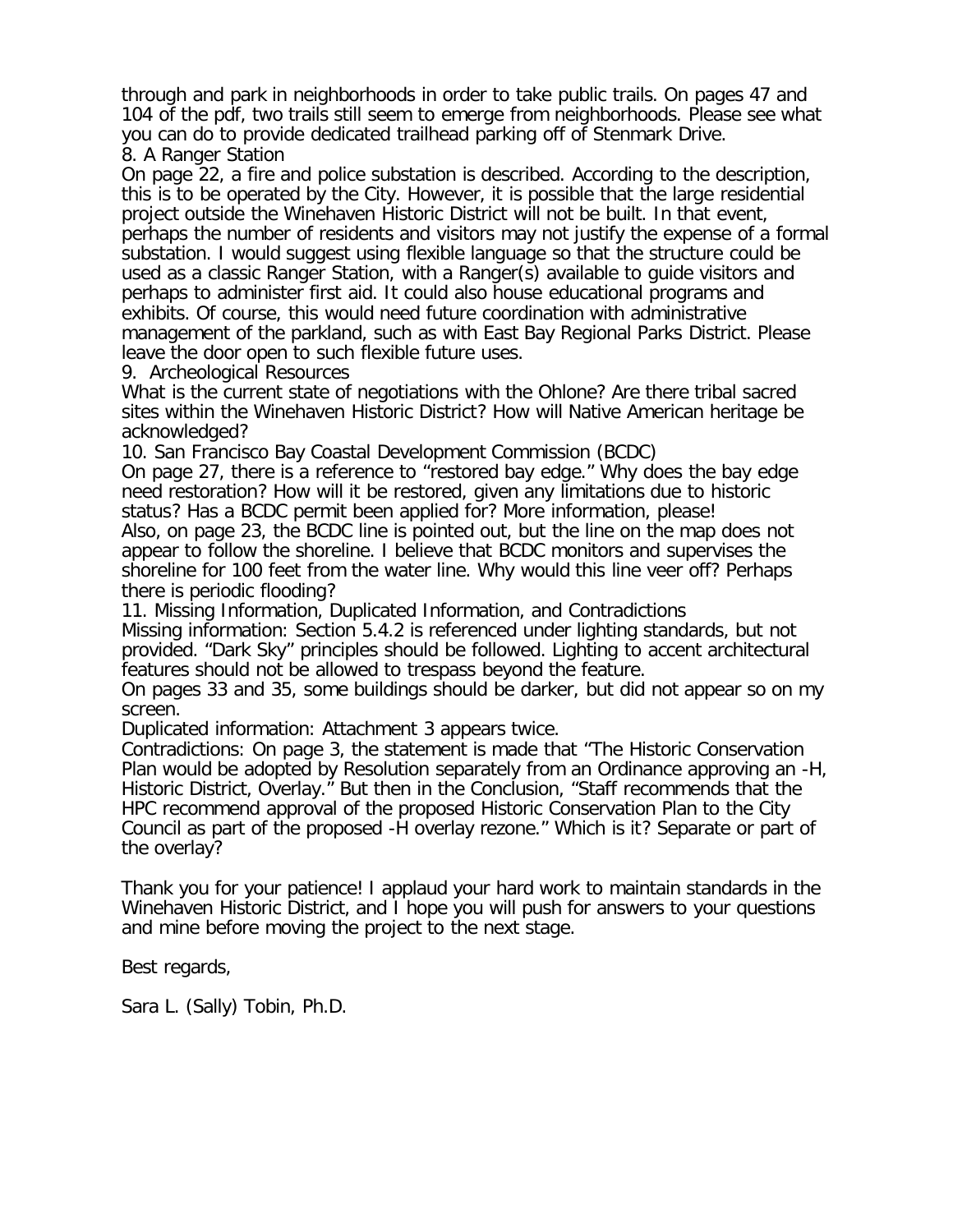| From:    | Sara Sunstein                                                                                           |
|----------|---------------------------------------------------------------------------------------------------------|
| To:      | <b>HPCcomments</b>                                                                                      |
| $Cc$ :   | Tom Butt - external; Ben Choi; Nat Bates; Eduardo Martinez; Demnlus Johnson; Jael Myrick; Melvin Willis |
| Subject: | public comments, Public Hearings #1. Project No. PLN20-057                                              |
| Date:    | Tuesday, July 14, 2020 2:44:46 PM                                                                       |
|          |                                                                                                         |

Planning Commission and Historic Preservation Commission,

I am unable to attend this evening's meeting, so am submitting email comments instead.

Having finally seen drawings and photos of the site, I'm now thoroughly amazed that any housing is recommended here. or anything other than historic preservation/educational-visitor center within E. Bay Regional Parks.

How many years before the bay breaches that very low sea wall, the Bay Trail and flood Building #1? Would a king tide along with El Nino breach it now?

What will be the added environmental detrimental effects of thousands of residents walking that bay front daily?

What is the cost of sewage lines from there to the next main sewage artery? and how deep is the water table from the surface, in terms of those lines' placement and durability?

Add to the mix Stenmark Dr, which is really 1.5 lanes, not 2, and has more ditches bordering it than shoulders, and other than some totally convoluted tiny roads, connects only to a freeway that is known to regularly come to a standstill westbound.

Even if you design this buildout to be in keeping with the historic buildings—the brickwork is to be honored and studied!—it makes absolutely no sense in terms of environmental sustainability, financial sustainability, or good city planning that's about infill for housing, whether affordable, luxury, or anything in-between. To try to create a totally new community in an environmentally vital, yet fragile area and infrastructure nightmare makes no sense at all. A child could tell you that.

Forget all the words and pages and pages of design details. Look at the larger picture and get real. Preserve the history—as Inverness did with Pierce Point Ranch at the beginning of Tomales Point Trail, and Albany did with the Bulb. Following in Albany's lead, Richmond can partner with E Bay Parks to create a wonderful, environmentally sound, historic preservation park and trails, to be enjoyed as long as nature allows us.

If the pandemic has taught us anything, it's about caring for one another, appreciating nature, and doing what's right for the community. Capitalist greed has no place in our lives anymore.

Sara Sunstein 1664 San Benito Richmond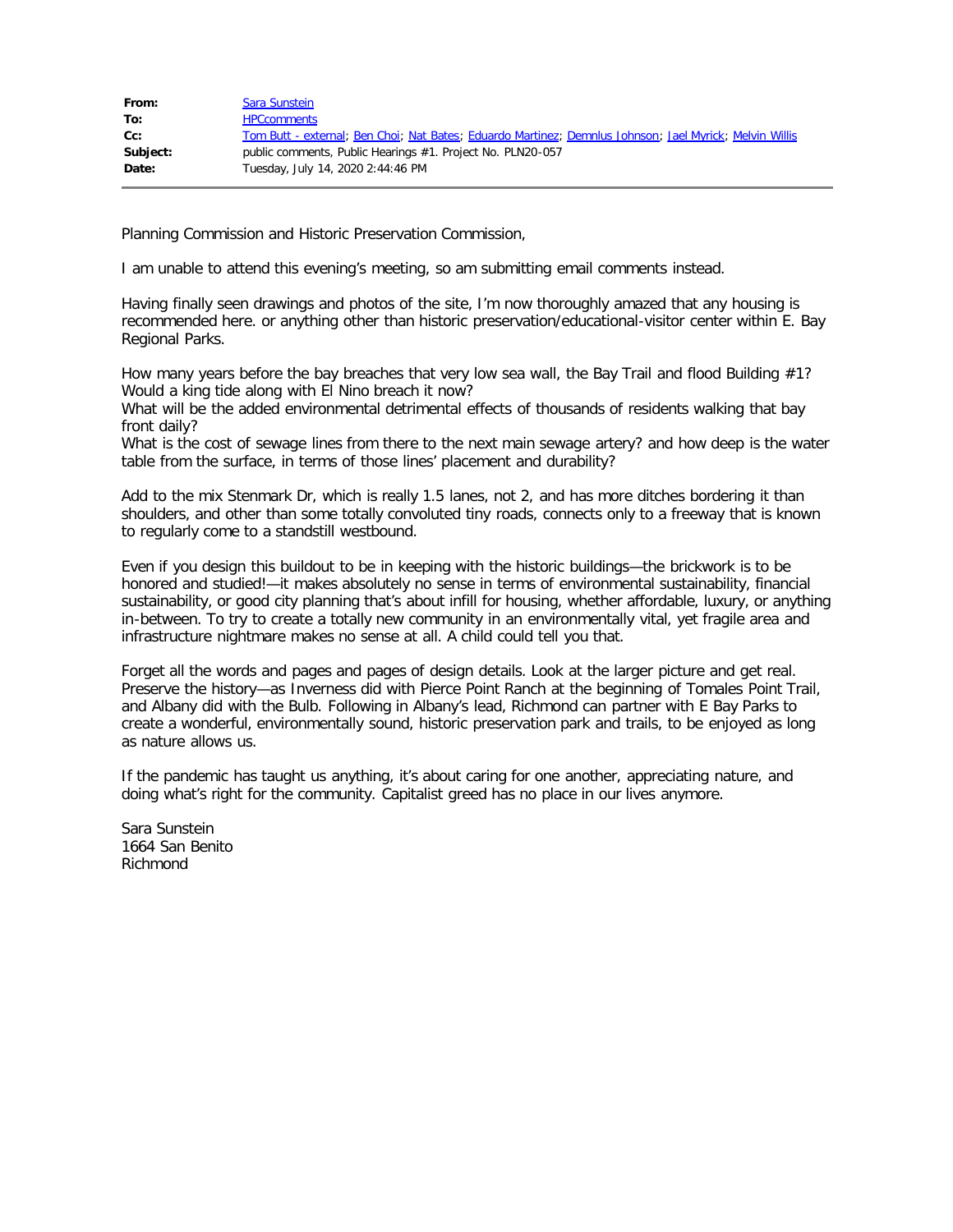| From:                  | Viki von Lackum <vvonlackum@gmail.com></vvonlackum@gmail.com> |
|------------------------|---------------------------------------------------------------|
| Sent:                  | Sunday, July 12, 2020 6:38 PM                                 |
| To:                    | <b>HPCcomments</b>                                            |
| Subject:               | public comments – not on the agenda                           |
| <b>Follow Up Flag:</b> | Follow up                                                     |
| <b>Flag Status:</b>    | Flagged                                                       |

Good morning.

I'm writing to ask you to please listen to the Sierra Club on corralling the development of Pt Molate.

We are such a proud and green city. We have such a great start. I visit Pt Molate for the incredible remoteness just miles from the bustle of concrete environments. This is the time of year I take my banjo out to the water off Stenmark Drive to sit and watch the fabulous osprey. The beachsides of Pt Molate (and Pt Richmond) remind me greatly of my childhood of the 50's and 60's in Tiburon.

I visit my mother in Tiburon weekly. The tiny little stretches of sand that we once coveted, now covered in rip rap, with sterile green lawns lining the waterfront. Ug. Wrapped around the coast, cheek by jowl, house upon house. Every square inch accounted for with a property line (who could afford to lose an inch of that precious land!?). Gone with those little sands are crabs, sand fleas, whips of kelp, driftwood, even the flies! Pt Molate has all of those things, and then so much more in those grassy hills.

Please don't build over our wild animals' homes. Please don't sell out to monied interests. Where we can hang on to nature, we need to nurture it. Please follow the Sierra Club's recommendations.

Thanks much, Viki von Lackum 5711 Huntington Ave. 94804

…………………………………..

authors/u1054/Yodeler\_Summer%202020\_web.pdf

On page 7 of the Sierra Club's 2020 Summer edition of the YODELER you'll find a concise, 1 page article by Norman La Force.

https://www.sierraclub.org/sites/www.sierraclub.org/files/sce-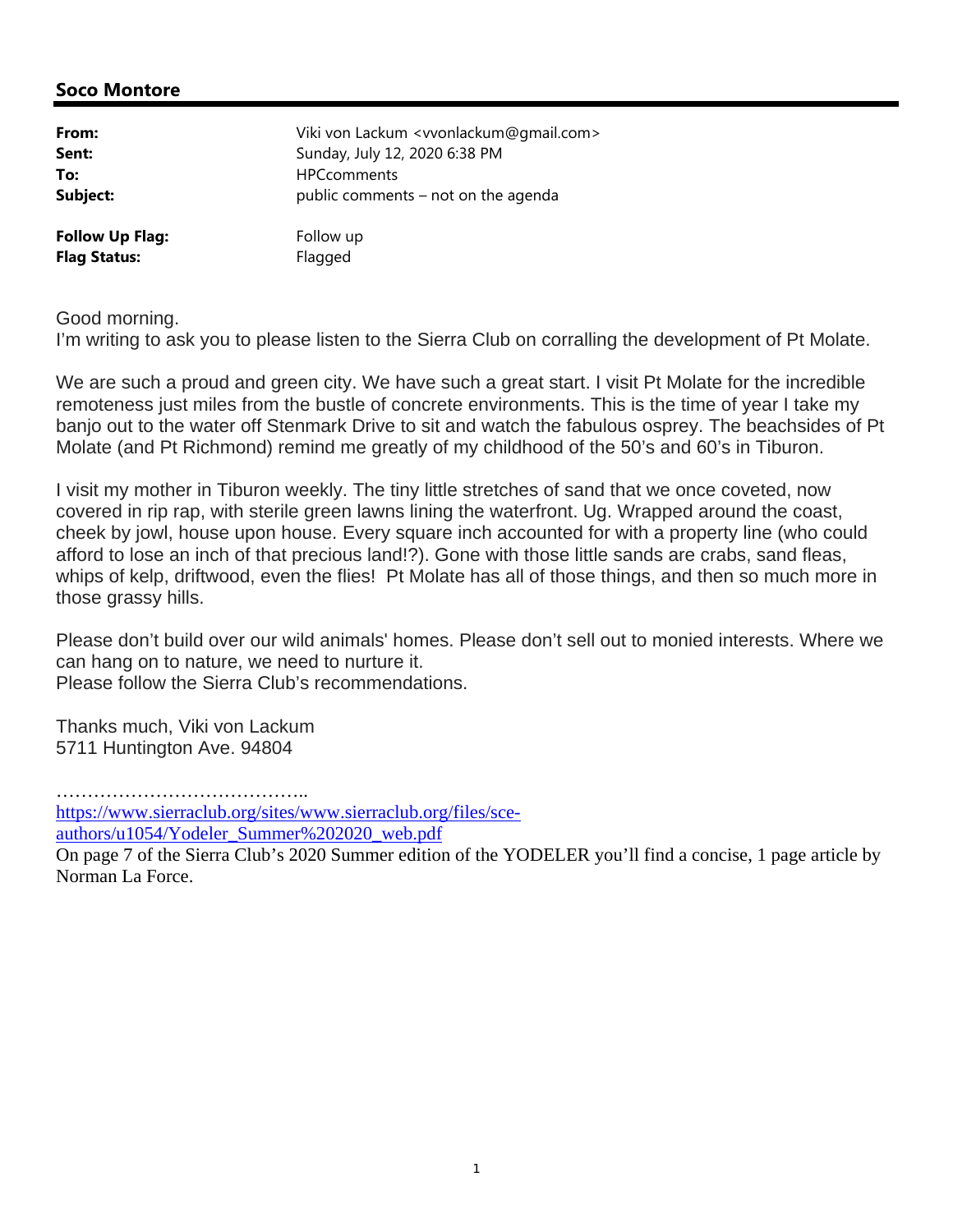| From:    | Lina Velasco                                                                                |
|----------|---------------------------------------------------------------------------------------------|
| To:      | Soco Montore                                                                                |
| Subject: | FW: Please forward my letter to members of the Historic Preservation Commission. Thank you. |
| Date:    | Tuesday, July 14, 2020 6:40:51 PM                                                           |

#### Can you add this letter to the HPC comments please?

**From:** Pam Stello [mailto:pamstello@gmail.com] **Sent:** Tuesday, July 14, 2020 5:58 PM **To:** Lina Velasco; Roberta Feliciano **Subject:** Please forward my letter to members of the Historic Preservation Commission. Thank you.

Dear Members of the Historic Preservation Commission,

### **The Commission is being asked to make a recommendation to the City Council for the portions of the proposed SunCal project within the Winehaven Historic District.**

The City of Richmond, with funding from the affiliated development companies, is requesting a recommendation from the Historic Preservation Commission that supports SunCal's Mixed-Use/Modified Project proposal before the Draft Environmental Impact Report (EIR) has been released to the Commission and the public. One of the purposes of the EIR is to describe impacts to land use and planning and describe an overall environmentally-superior alternative for this site. **We recommend the Commission make a recommendation after it is informed by findings of impacts, mitigations, and a environmentally superior project from a Final and certified Environmental Impact Report.**

The City is rushing the Commission with deadlines that are political and unfairly privilege the interests of SunCal and affiliates over the public interest. The deadlines can be changed to allow for completion of, requests for and review of documents and discussions of important issues.

The deadlines are driven by the Pt. Molate settlement agreement, an agreement that is being litigated because Pt. Molate land use decisions decided by the settlement decisions that are required to be done through a public process — were decided in a Council closed session.

The settlement agreement deadlines can be changed by mutual agreement between the parties, the City and the proposed casino developer, or by the judge who certified their agreement. The parties have already changed the deadlines three times.

It is clear the Suncal project proposal is being rushed because the project is the Mayor's/SunCal's and affiliates' preference and in their interest to ram it as far through the review process as the court will allow before the Federal Court Judge rules on the City's Brown Act violation and before the City Council changes in November.

Two issues of so many with the SunCal plan that may require more time by the HPC to adequately address are the following:

#### **Pt Molate is Ohlone Land**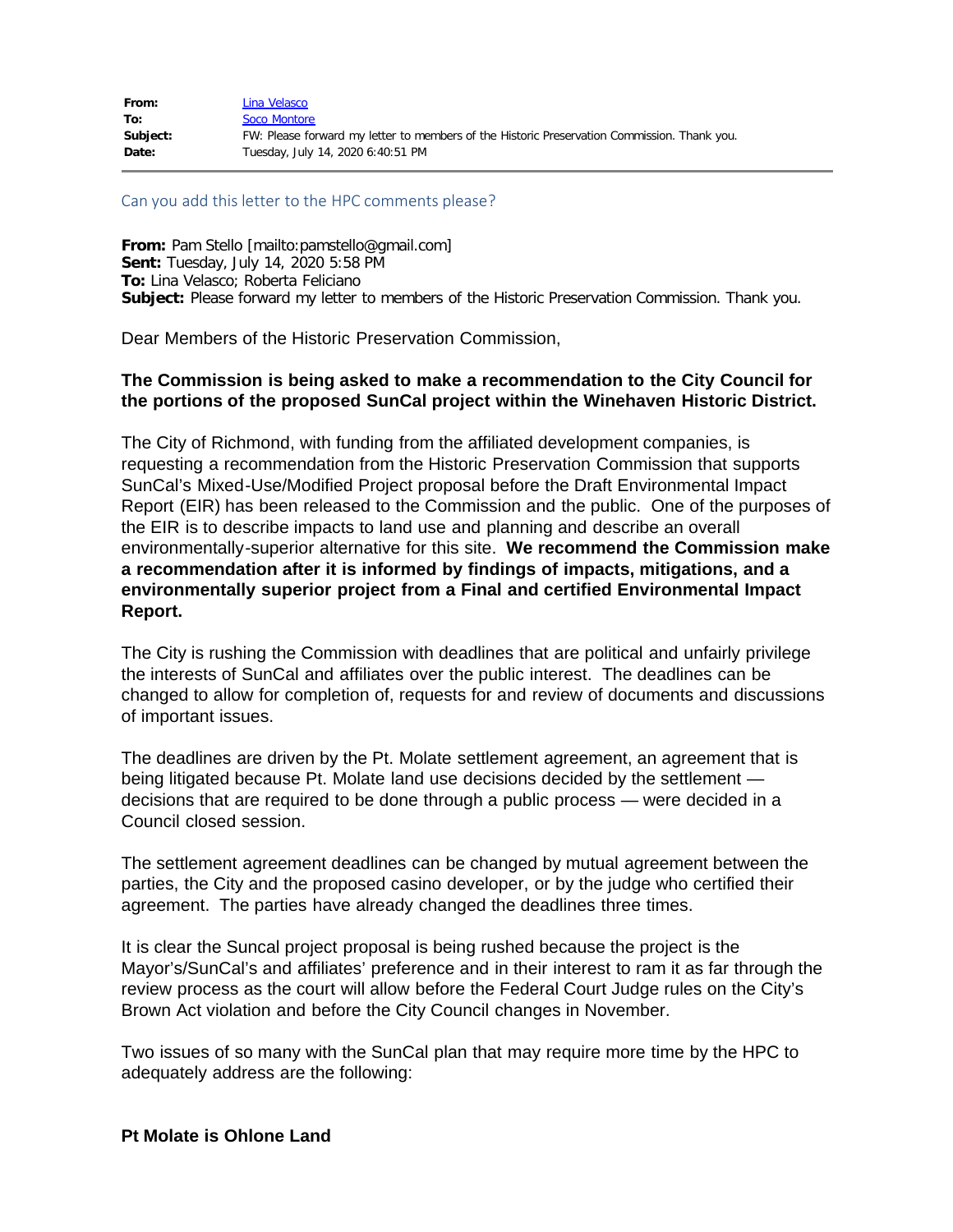**All proposals must include Ohlone consultation**. The Guidiville Tribe is not included in the Native American Heritage Commission (NAHC) list; apparently the Guidiville requested inclusion instead of being named; therefore, the Native American Consultation Program presented in the Report may not fulfill requirements of AB 52.

The proposal that the Guidiville will choose a monitor for disturbances to Ohlone sites during construction is inappropriate. The Guidiville Tribe has substantial conflict of interest due to the Casino lawsuit of which they are a party.

There is currently no plan for the protection of the Ohlone sacred Shellmounds at Pt. Molate. One Shellmound has archeological significance. They are all sacred sites.

At a prior Historical Commission meeting, Corrina Gould, who is the spokesperson for the Confederated Villages of Lisjan/Ohlone, stated that the Guidiville are not knowledgeable about the Ohlone sacred sites.

### **Greatly Enlarged Development Footprint — 60% of the site**

The Draft Supplemental Environmental Impact Report (DSERI) description for SunCal's proposed Mixed-Use/Modified Project proposes a **greatly enlarged grading and development footprint into the Pt Molate hillsides that conflicts with city plans that guide development of the site**, including the City's General Plan, the Mixed Use Casino Project, Base Reuse Plan, and the plan alternatives from the City's 2018 Point Molate Community Visioning and Planning process.

Using acreage mapping tools in Google Earth, the Mixed Use/Modified Project development area is estimated at twice the size of development areas adopted in the City's Pt. Molate planning documents. Instead of leaving 70% of the property open space, the mapping calculation indicates that the Mixed-Use/Modified Project reduces open space to approximately 40% of the property following grading and construction.

This is a link to the grading map; planned grading is in red: [https://tinyurl.com/y95janxe](https://linkprotect.cudasvc.com/url?a=https%3a%2f%2ftinyurl.com%2fy95janxe&c=E,1,bs0AUUW2pCZZzLrUwXd703D7L_FPHp0YSO4exDuqug6EB0rK2XdBsgkDd4TQJLgEsAkj0nSjlA6No5T9_zgC3C50rUDKG9kTGav-LUlfxn5zimm-nNlEaWs,&typo=1)

## **The impacts of the massive development footprint to the natural historical character and the proposed historical restoration cannot be evaluated without detailed documentation.**

We recommend the Commission make a recommendation after it is informed by findings of impacts, mitigations, and an environmentally superior project from a Final and certified Environmental Impact Report.

We also ask the Commission to make an alternative project recommendation that incorporates the comments from the public and your work analyzing the proposed project for one that is more **in keeping with the environmentally-superior project in the EIR, the Community Plan, which concentrates housing and other development in the north watershed's Winehaven Historic District and is consistent with city plans,**